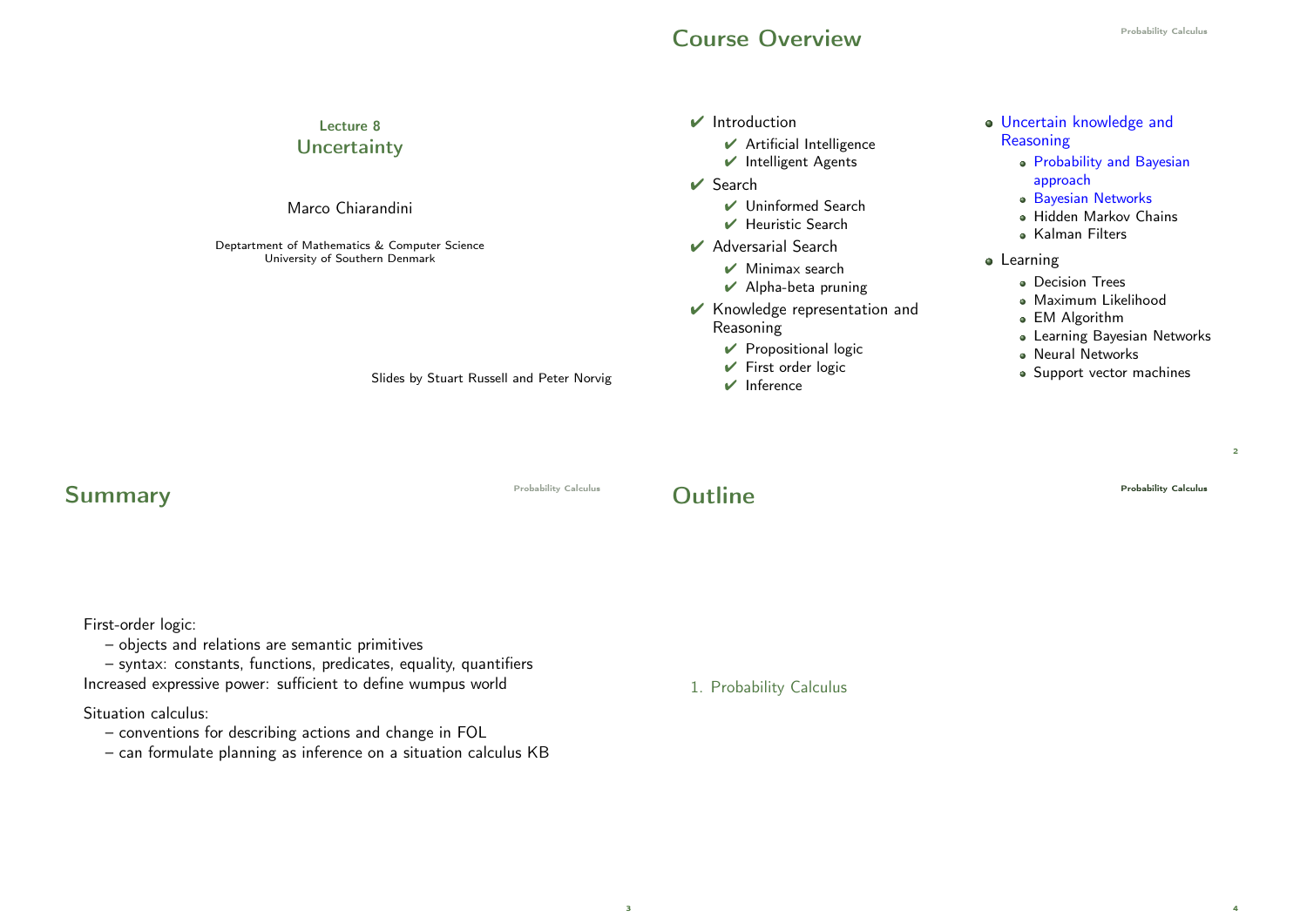$\Diamond$  Uncertainty  $\Diamond$  Probability

 $\Diamond$  Inference

 $\diamondsuit$  Syntax and Semantics

 $\diamondsuit$  Independence and Bayes' Rule

Let action  $A_t$  = leave for airport t minutes before flight Will  $A_t$  get me there on time?

Problems:

- 1) partial observability (road state, other drivers' plans, etc.)
- 2) noisy sensors (KCBS traffic reports)
- 3) uncertainty in action outcomes (flat tire, etc.)
- 4) immense complexity of modelling and predicting traffic

Hence a purely logical approach either

- 1. risks falsehood: " $A_{25}$  will get me there on time"
- 2. leads to conclusions that are too weak for decision making:  $A_{25}$  will get me there on time if there's no accident on the bridge and it doesn't rain and my tires remain intact etc etc."

 $(A<sub>1440</sub>$  might reasonably be said to get me there on time but I'd have to stay overnight in the airport . . .)

## Methods for handling uncertainty **Probability Calculus**

5

7

Logic-based abductive inference: Default or nonmonotonic logic: Assume my car does not have a flat tire Assume  $A_{25}$  works unless contradicted by evidence Issues: What assumptions are reasonable? How to handle contradiction?

### Rules with fudge factors:

 $A_{25} \mapsto_{0.3} AtAirportOnTime$ Sprinkler  $\mapsto_0$  og WetGrass WetGrass  $\mapsto$ <sub>0.7</sub> Rain Issues: Problems with combination, e.g., Sprinkler causes Rain??

### **Probability**

Given the available evidence,  $A_{25}$  will get me there on time with probability 0.04 Mahaviracarya (9th C.), Cardano (1565) theory of gambling

(Fuzzy logic handles degree of truth NOT uncertainty e.g., WetGrass is true to degree 0.2)

## Probability **Probability** Calculus Probability Calculus Probability Calculus Probability Calculus Probability Calculus Probability Calculus Probability Calculus Probability Calculus Probability Calculus Probability Calculu

6

8

Probabilistic assertions summarize effects of laziness: failure to enumerate exceptions, qualifications, etc. ignorance: lack of relevant facts, initial conditions, etc.

Subjective or Bayesian probability: Probabilities relate propositions to one's own state of knowledge e.g.,  $P(A_{25}|\text{no reported accidents}) = 0.06$ 

These are **not** claims of a "probabilistic tendency" in the current situation (but might be learned from past experience of similar situations) Probabilities of propositions change with new evidence:

e.g.,  $P(A_{25}|\text{no reported accidents}, 5 \text{ a.m.}) = 0.15$ (Analogous to logical entailment status  $KB \models \alpha$ , not truth.)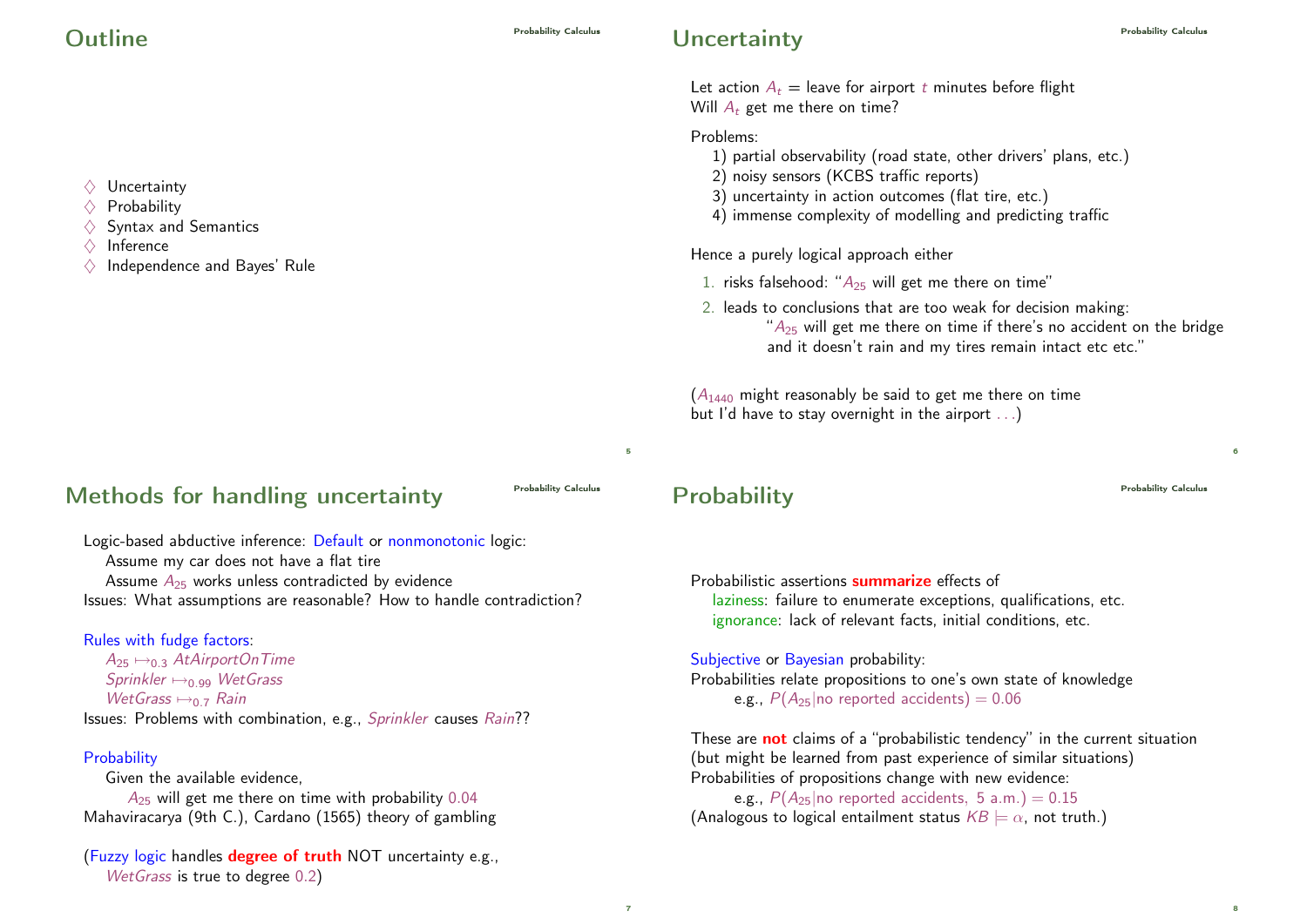## Making decisions under uncertainty

### Suppose I believe the following:

 $P(A_{25}$  gets me there on time $| \dots$  = 0.04  $P(A_{90}$  gets me there on time $| \dots$  = 0.70  $P(A_{120}$  gets me there on time $| \dots$  = 0.95  $P(A_{1440}$  gets me there on time $| \dots$  = 0.9999

Which action to choose?

Depends on my preferences for missing flight vs. airport cuisine, etc. Utility theory is used to represent and infer preferences Decision theory  $=$  utility theory  $+$  probability theory

## Probability basics **Probability Calculus**

 $\alpha$ 

### **DEFINITION**

#### **ELEMENTARY EVENT**

An *elementary* or *atomic event* is a happening or occurrence that cannot be made up of other events.

#### **EVENT.** E

An event is a set of elementary events.

#### **SAMPLE SPACE, S**

The set of all possible outcomes of an event E is the *sample space* S or *universe* for that event.

#### PROBABILITY, p

The *probability* of an event  $E$  in a sample space  $S$  is the ratio of the number of elements in E to the total number of possible outcomes of the sample space S of E. Thus,  $p(E) = |E| / |S|$ .

# Interpretations of Probability **Probability Calculus**

Classical interpretation: probabilities can be determined a priori by an examination of the space of possibilities. It assigns probabilities in the absence of any evidence, or in the presence

of symmetrically balanced evidence

- Logical interpretation: generalizes the classcial it in two important ways:
	- possibilities may be assigned unequal weights
	- probabilities can be computed whatever the evidence may be, symmetrically balanced or not
- Frequentist: the probability of an attribute A in a finite reference class B is the relative frequency of actual occurrences of A within B. issue of identity
- Propensity interpretation: innate property of the objects
- $\bullet$  Subjective interpretation: subjective degree of belief  $+$  betting system to avoid unconstrained subjectivism

## Probability basics **Probability Calculus**

The probability of any event  $E$  from the sample space  $S$  is:  $0 \le p(E) \le 1$ , where  $E \subset S$ 

The sum of the probabilities of all possible outcomes is 1

The probability of the complement of an event is

 $p(\overline{E}) = (|S| - |E|) / |S| = (|S| / |S|) - (|E| / |S|) = 1 - p(E).$ 

The probability of the contradictory or false outcome of an event  $p({\}) = 1 - p(\overline{{\})} = 1 - p(S) = 1 - 1 = 0$ , or alternatively,  $= |{} |$   $| \cdot |S| = 0 / |S| = 0$ 

12

 $10$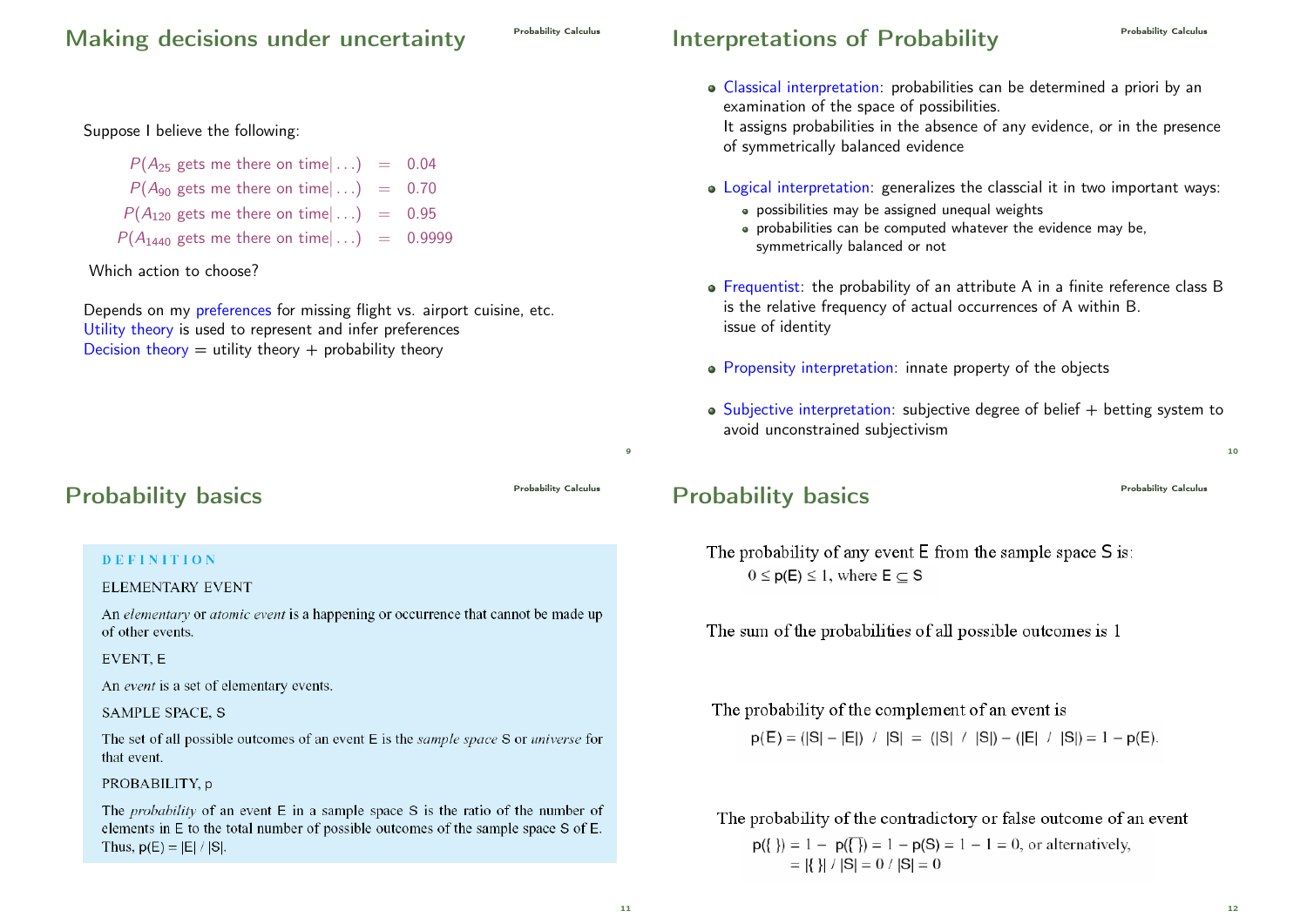## The three Kolmogorov Axioms<br>
Probability Calculus

#### **DEFINITION**

### **INDEPENDENT EVENTS**

Two events A and B are *independent* if and only if the probability of their both occurring is equal to the product of their occurring individually. This independence relation is expressed:

 $p(A \cap B) = p(A) * p(B)$ 

We sometimes use the equivalent notation  $p(s,d)$  for  $p(s \cap d)$ . We clarify the notion of independence further in the context of conditional probabilities in Section 5.2.4.

- 1. The probability of event E in sample space S is between 0 and 1, ie,  $0 \leq p(E) \leq 1$
- 2. When the union of all E gives S,  $p(S) = 1$  and  $p(\bar{S}) = 0$
- 3. The probability of the union of two sets of events  $A$  and  $B$  is:

$$
p(A \cup B) = p(A) + p(B) - p(A \cap B)
$$

13

## Probability basics **Probability Calculus**

### **DEFINITION**

#### **RANDOM VARIABLE**

A random variable is a function whose domain is a sample space and range a set of outcomes, most often real numbers. Rather than using a problem-specific event space, a random variable allows us to talk about probabilities as numerical values that are related to an event space.

#### BOOLEAN, DISCRETE, and CONTINUOUS RANDOM VARIABLES

A boolean random variable is a function from an event space to {true, talse} or to the subset of real numbers  $\{0.0, 1.0\}$ . A boolean random variable is sometimes called a Bernoulli trial.

A *discrete random variable*, which includes boolean random variables as a subset, is a function from the sample space to (a countable subset of) real numbers in  $[0.0, 1.0]$ .

A continuous random variable has as its range the set of real numbers.

## Propositions **Propositions**

Think of a proposition as the event (set of sample points) where the proposition is true

Given Boolean random variables A and B:

event  $a =$  set of sample points where  $A = true$ event  $\neg a =$  set of sample points where  $A = false$ event  $a \wedge b =$  points where  $A = true$  and  $B = true$ 

Often in AI applications, the sample points are **defined** by the values of a set of random variables, i.e., the sample space is the Cartesian product of the ranges of the variables

With Boolean variables, sample point  $=$  propositional logic model e.g.,  $A = true$ ,  $B = false$ , or  $a \wedge \neg b$ . Proposition  $=$  disjunction of atomic events in which it is true e.g.,  $(a \vee b) \equiv (\neg a \wedge b) \vee (a \wedge \neg b) \vee (a \wedge b)$  $\implies P(a \vee b) = P(\neg a \wedge b) + P(a \wedge \neg b) + P(a \wedge b)$ 

 $\overline{14}$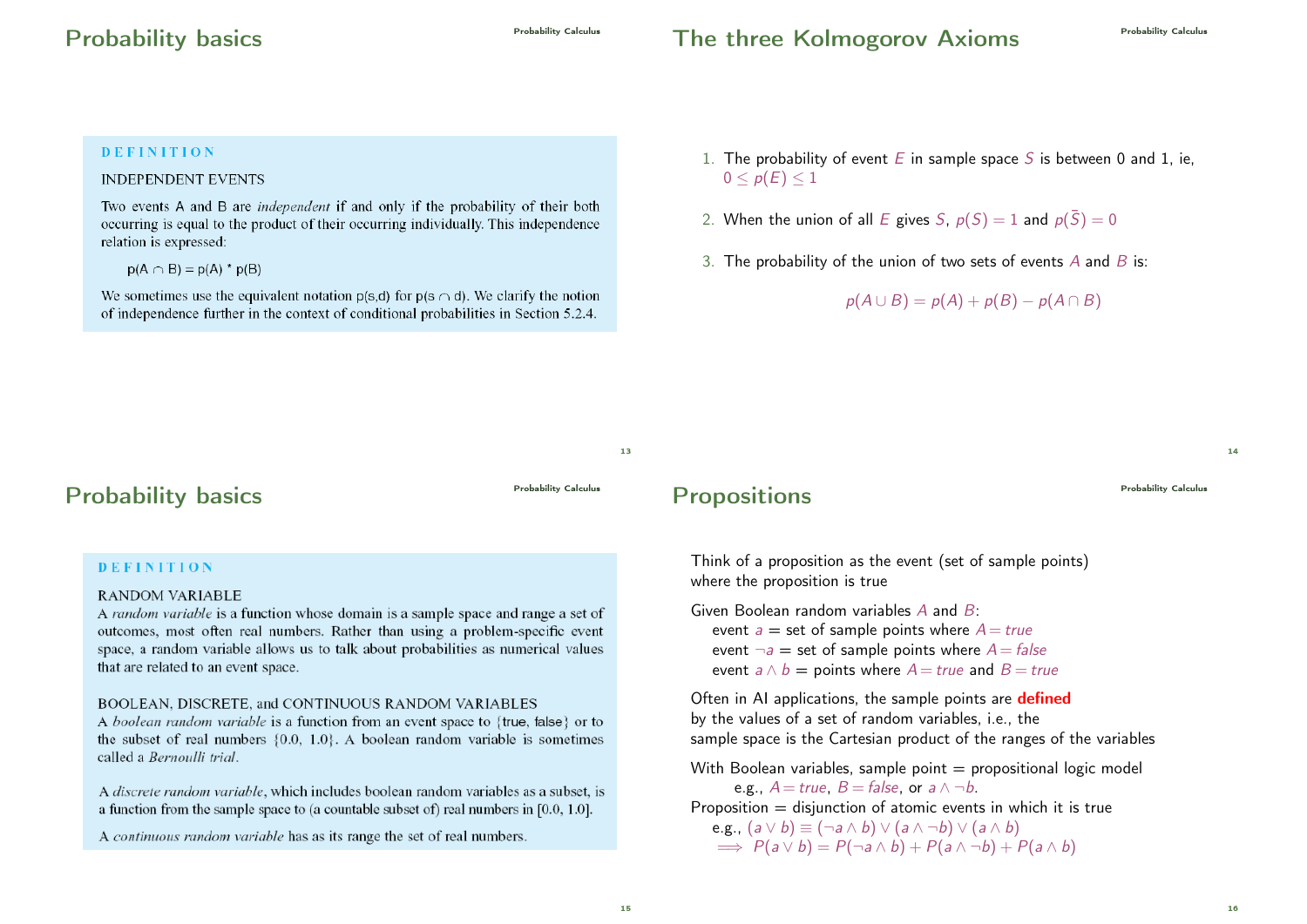# Why use probability?

# Syntax for propositions

Propositional or Boolean random variables e.g., Cavity (do I have a cavity?)

Discrete random variables (finite or infinite)

 $Weather = rain$  is a proposition

 $Cavity = true$  is a proposition, also written *cavity* 

e.g., Weather is one of  $\langle$  sunny, rain, cloudy, snow)

Values must be exhaustive and mutually exclusive Continuous random variables (bounded or unbounded) e.g.,  $Temp = 21.6$ ; also allow, e.g.,  $Temp < 22.0$ .

The definitions imply that certain logically related events must have related probabilities

E.g.,  $P(a \vee b) = P(a) + P(b) - P(a \wedge b)$ 

**True** 



de Finetti (1931): an agent who bets according to probabilities that violate these axioms can be forced to bet so as to lose money regardless of outcome.

# Prior probability **Probability** Calculus Probability Calculus

17

Prior or unconditional probabilities of propositions e.g.,  $P(Cavity = true) = 0.1$  and  $P(Weather = sunny) = 0.72$ correspond to belief prior to arrival of any (new) evidence

Probability distribution gives values for all possible assignments:  $P(Weather) = (0.72, 0.1, 0.08, 0.1)$  (normalized, i.e., sums to 1)

Joint probability distribution for a set of r.v.s gives the probability of every atomic event on those r.v.s (i.e., every sample point)  $P(Weather, Cavity) = a 4 \times 2$  matrix of values:

| Weather $=$ sunny rain cloudy snow                             |  |  |
|----------------------------------------------------------------|--|--|
| Cavity = true $\vert 0.144 \vert 0.02 \vert 0.016 \vert 0.02$  |  |  |
| Cavity = false $\vert 0.576 \vert 0.08 \vert 0.064 \vert 0.08$ |  |  |

Every question about a domain can be answered by the joint distribution because every event is a sum of sample points

# Probability for continuous variables **Probability Calculus**

18

Express distribution as a parameterized function of value:  $P(X = x) = U[18, 26](x) =$  uniform density between 18 and 26



 $P(X = 20.5) = 0.125$  really means

lim  $\lim_{dx\to 0} P(20.5 \le X \le 20.5 + dx)/dx = 0.125$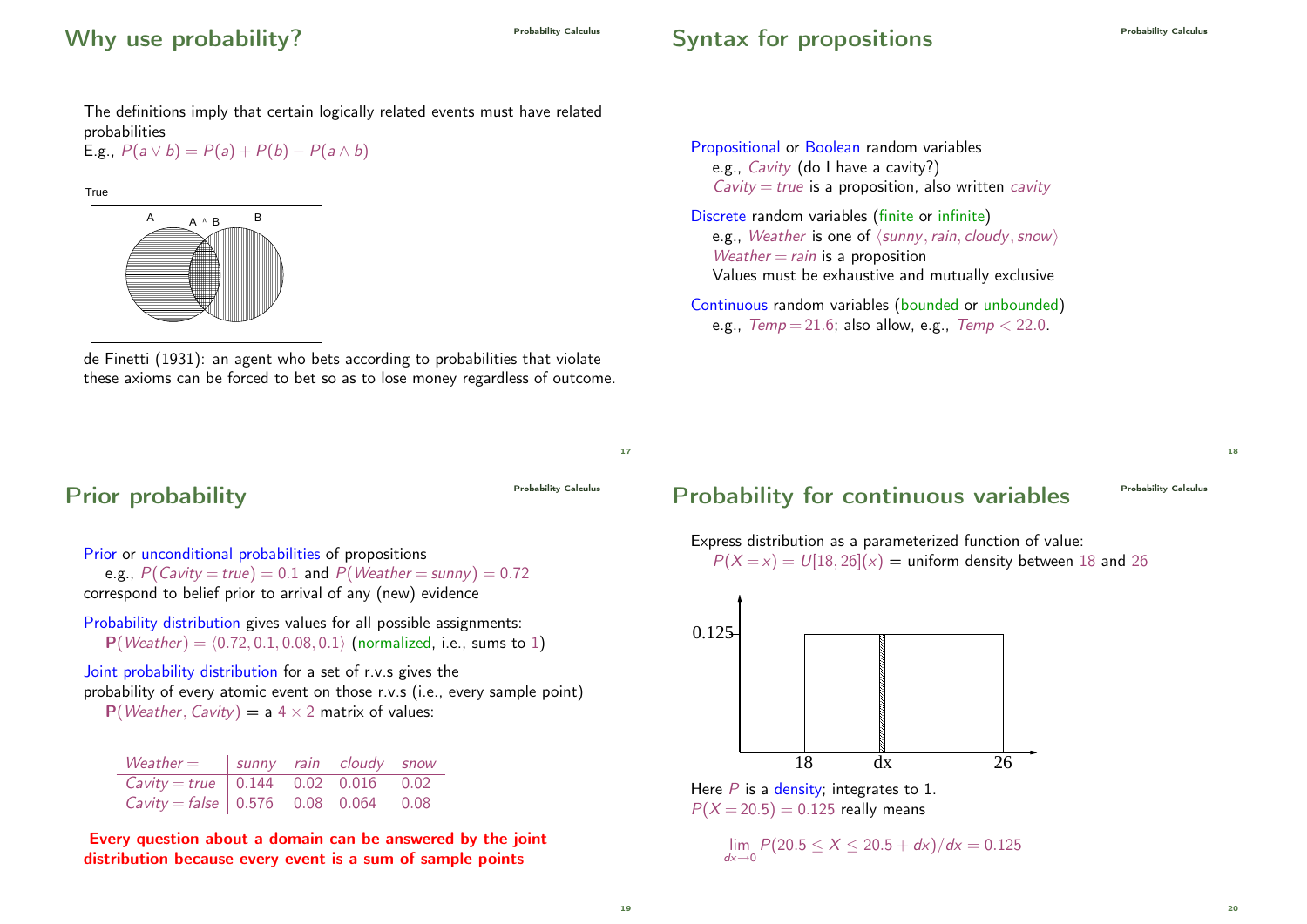# Conditional probability **Conditional**



### Conditional or posterior probabilities e.g.,  $P(cavity | toothache) = 0.8$ i.e., given that toothache is all I know NOT "if toothache then 80% chance of cavity" (Notation for conditional distributions:

 $P(Cavity | Toothache) = 2$ -element vector of 2-element vectors)

If we know more, e.g., cavity is also given, then we have  $P(cavity | toothache, cavity) = 1$ Note: the less specific belief remains valid after more evidence arrives, but is not always **useful** 

New evidence may be irrelevant, allowing simplification, e.g.,  $P(cavity | toothache, 49ersWin) = P(cavity | toothache) = 0.8$ This kind of inference, sanctioned by domain knowledge, is crucial

21

23

## Conditional probability **Conditional**

### Definition

Conditional probability:

$$
P(a|b) = \frac{P(a \wedge b)}{P(b)}
$$
 if  $P(b) \neq 0$ 

Product rule gives an alternative formulation:  $P(a \wedge b) = P(a|b)P(b) = P(b|a)P(a)$ 

A general version holds for whole distributions, e.g.,  $P(Weather, Cavity) = P(Weather|Cavity)P(Cavity)$ (View as a  $4 \times 2$  set of equations, **not** matrix mult.)

### Definition

Chain rule is derived by successive application of product rule:  $P(X_1, \ldots, X_n) = P(X_1, \ldots, X_{n-1}) P(X_n | X_1, \ldots, X_{n-1})$  $= P(X_1, \ldots, X_{n-2}) P(X_{n-1}|X_1, \ldots, X_{n-2}) P(X_n|X_1, \ldots, X_{n-1})$  $=$  . . .  $=$   $\Box$ n  $i = 1$ **P** $(X_i | X_1, \ldots, X_{i-1})$ 

## Inference by enumeration **Probability Calculus**

 $22$ 

### Start with the joint distribution:

|                          | toothache |                                                           | $\neg$ toothache |              |
|--------------------------|-----------|-----------------------------------------------------------|------------------|--------------|
|                          |           | catch $\vert \neg$ catch $\vert$ catch $\vert \neg$ catch |                  |              |
| <i>cavity</i> 108   .012 |           |                                                           |                  | $.072$ . 008 |
|                          |           |                                                           |                  |              |

For any proposition  $\phi$ , sum the atomic events where it is true:  $P(\phi) = \sum_{\omega:\omega=\phi} P(\omega)$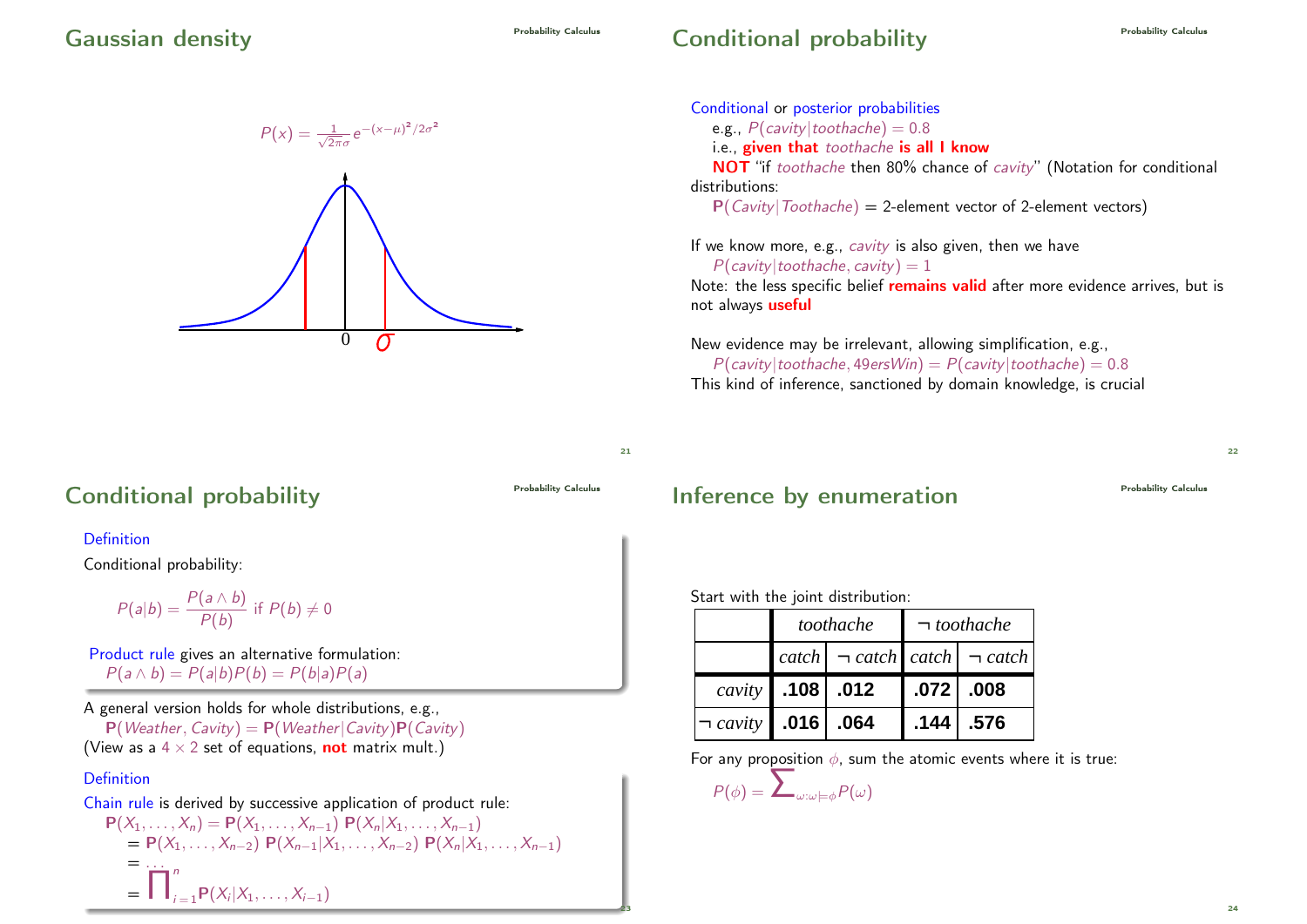# Inference by enumeration

# Inference by enumeration

Start with the joint distribution:

|                                                         | toothache |              | $\neg$ toothache |                                                                                      |
|---------------------------------------------------------|-----------|--------------|------------------|--------------------------------------------------------------------------------------|
|                                                         |           |              |                  | $\lceil \c{catch} \rceil \rceil$ $\lceil \c{catch} \rceil$ $\lceil \c{catch} \rceil$ |
| $\left\langle \textit{cavity}\right\rangle$ .108   .012 |           |              |                  | $.072$ $.008$                                                                        |
| $\neg$ cavity                                           |           | $.016$ . 064 | .144             | .576                                                                                 |

For any proposition  $\phi$ , sum the atomic events where it is true:

$$
P(\phi) = \sum_{\omega:\omega\models \phi} P(\omega)
$$
  
 
$$
P(toothache) = 0.108 + 0.012 + 0.016 + 0.064 = 0.2
$$

Start with the joint distribution:

|                             | toothache                                                                 |                                        | $\neg$ toothache |               |
|-----------------------------|---------------------------------------------------------------------------|----------------------------------------|------------------|---------------|
|                             | $\vert \ncatch \vert \neg \ncatch \vert \ncatch \vert \neg \ncatch \vert$ |                                        |                  |               |
|                             |                                                                           | <i>cavity</i> 108   .012   .072   .008 |                  |               |
| $\neg$ cavity   .016   .064 |                                                                           |                                        |                  | $.144$ $.576$ |

For any proposition  $\phi$ , sum the atomic events where it is true:

$$
P(\phi) = \sum_{\omega:\omega\models\phi} P(\omega)
$$
  
 
$$
P(cavity \lor toothache) = 0.108 + 0.012 + 0.072 + 0.008 + 0.016 + 0.064 = 0.28
$$

 $25$ 

Inference by enumeration **Probability Calculus** 

Start with the joint distribution:

|                                           | toothache |                                                           | $\neg$ toothache |               |
|-------------------------------------------|-----------|-----------------------------------------------------------|------------------|---------------|
|                                           |           | catch $\vert \neg$ catch $\vert$ catch $\vert \neg$ catch |                  |               |
| $\vert \textit{cavity} \vert$ .108   .012 |           |                                                           |                  | $.072$ $.008$ |
| $\neg$ cavity <b>1.016</b>   .064         |           |                                                           | .144             | .576          |

Can also compute conditional probabilities:

 $P(\neg \textit{cavity} | \textit{toothache}) =$  $\frac{P(\neg cavity \wedge toothache)}{P(toothache)}$ =  $0.016 + 0.064$  $\frac{0.018 + 0.012 + 0.016 + 0.064}{0.108 + 0.012 + 0.016 + 0.064} = 0.4$ 

## Normalization **Probability Calculus**

|                                        | toothache |  | $\neg$ toothache |      |                                                           |
|----------------------------------------|-----------|--|------------------|------|-----------------------------------------------------------|
|                                        |           |  |                  |      | catch $\vert \neg$ catch $\vert$ catch $\vert \neg$ catch |
| $\langle cavity \mid$ 108 $\vert$ .012 |           |  |                  |      | $.072$ $.008$                                             |
| $\neg$ cavity   .016   .064            |           |  |                  | .144 | .576                                                      |

Denominator can be viewed as a normalization constant  $\alpha$ 

$$
P(Cavity | toothache) = \alpha P(Cavity, toothache)
$$

$$
= \alpha \left[ P(Cavity, toothache, catch) + P(Cavity, toothache, \neg catch) \right]
$$

$$
= \alpha [(0.108, 0.016) + (0.012, 0.064)]
$$

$$
= \alpha \langle 0.12, 0.08 \rangle = \langle 0.6, 0.4 \rangle
$$

General idea: compute distribution on query variable by fixing evidence variables and summing over hidden variables

28

26